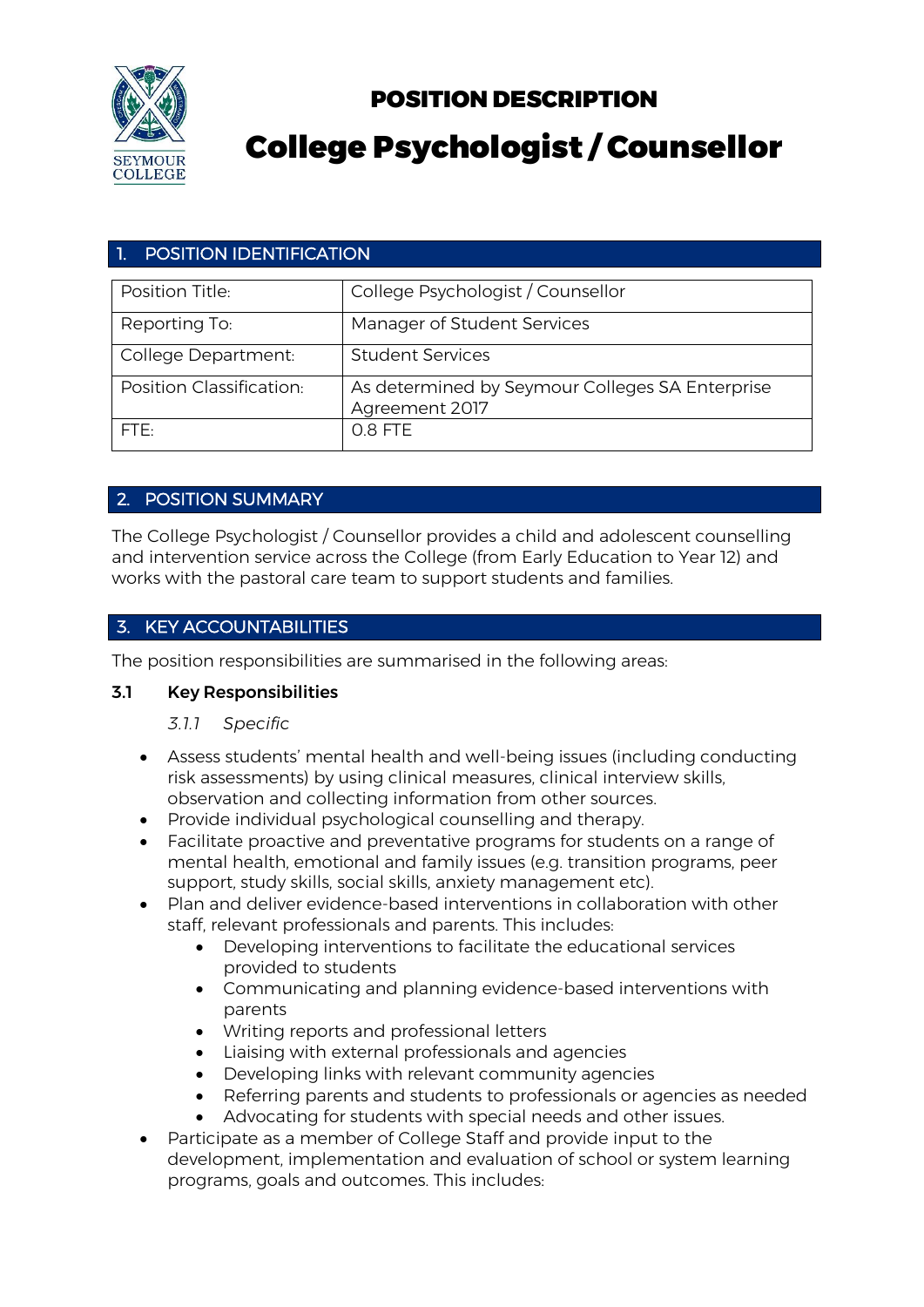- Attending administrative meetings (College staff and colleagues) as appropriate to the role
- Contributing to College level policy e.g., behaviour, student wellbeing etc
- Participating in relevant curriculum development as requested
- Participating in the life of the College community as required, within the limits of ethical boundaries.
- Provide professional learning and information to build the capacity of the College and families to improve students' wellbeing outcomes. This includes:
	- Providing advice to College Executive and/or Wellbeing team regarding management of individuals, groups or events
	- Providing and facilitating professional learning and information for teaching staff
	- Providing professional learning and information to parents
	- Writing items for the College newsletter on relevant issues
	- Clearly articulating the role of the College Psychologist / Counsellor, including ethical boundaries to the staff and broader College community.
- Respond to and assist the College in response to critical incidents and emergencies. This includes:
	- Participation in the development and review of College policies and plans for critical incident responses
	- Assisting with College wide management of, and response to, critical incidents and emergencies
	- Providing individual and group support to students and families;
	- Liaising with external service providers where necessary
	- Advising and supporting College staff and parents with managing their own responses.
- Collect, collate and maintain student information and records to meet legislative and system requirements to inform research and policy development, such as:
	- Keeping and maintenance of individual records, files and notes
	- Collection, collation and maintenance of practice related data, e.g. caseload demographics, outcome measures
	- Maintaining an awareness of College community issues and events which may impact on the College, and work with staff to manage such issues.

## *3.1.2 General*

• Assist the Principal in fulfilling the aims and purpose of Seymour College, by supporting the philosophy and ethos of the College as summarised in the College vision:

*Women of strength, optimism and justice, confident for the future and ready to take on the world.*

*Seymour inspires within each student a passion for lifelong learning, a celebration of community, and a quest for personal excellence.*

- Cooperate fully with the Principal and other members of staff in keeping with the values and traditions of the College
- Actively support the strategic direction of Seymour College
- Demonstrate organisational, administrative and management practices appropriate to the position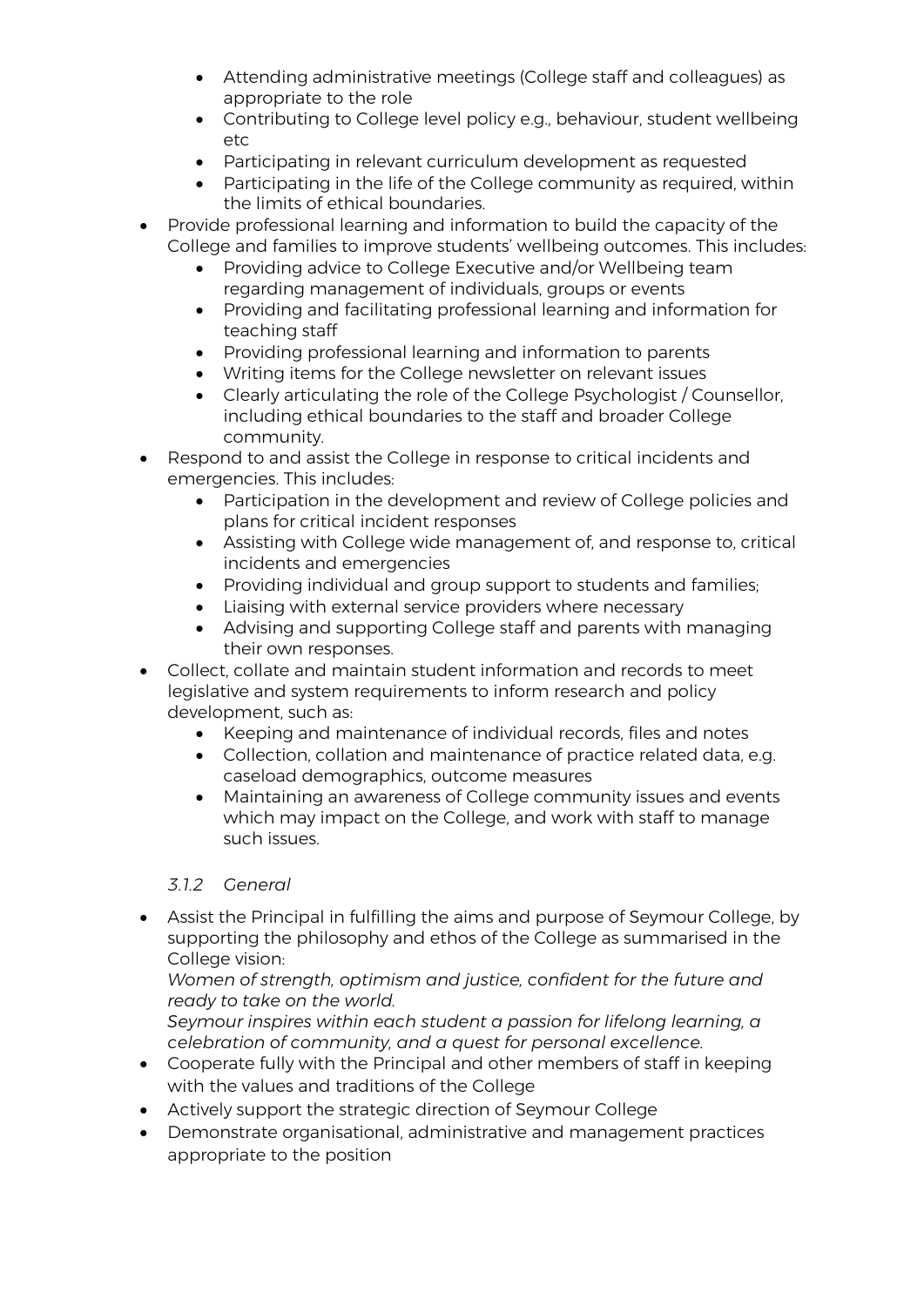- Provide consistent public support both within and outside of Seymour College for school-wide policy initiatives
- Practice professional judgement and initiative commensurate with the role
- Comply with legislative requirements and the SA Enterprise Agreement 2017 Perform duties according to College policies, particularly the College Staff Handbook
- Carry out other duties related to the position as required

# 3.2 Communication

- Communicate effectively with students, parents and staff in relation to both academic and pastoral matters as required
- Inform the Head of School and/or Dean of Wellbeing and/or Head of Boarding House of significant pastoral care matters
- Inform the Dean of Wellbeing and/or Head of Boarding House of significant academic matters
- Respond to parent enquiries in a professional, timely and efficient manner, following the College Communication Policy and guidelines
- Attend meetings, information evenings and other College community events as required
- Contribute to the development of policy, procedures and processes and provide recommendations to the Heads of School and Heads of Department for improvement
- Communicate and plan evidence-based interventions with College staff
- Inform the Principal and senior staff regarding current referral issues and suggest strategies to manage these.

# 3.3 Risk Management

- Contribute to the health and safety of self and others.
- Apply Work Health Safety (WHS) regulations, codes and practices in the workplace.
- Apply first aid as required.
- Identify hazards and assess WHS risks as appropriate.
- Identify risk and apply risk management processes.

# 4. SELECTION CRITERIA

## 4.1 Essential Criteria

## *4.1.1 Educational/Vocational Qualifications*

- Must be fully registered with the Psychology Board of Australia under the Health Practitioner Regulation National Law, or
- Must be fully registered by the Australian Association of Social Workers, or
- Must be fully registered by the Australian Counselling Association
- DCSI working with children check